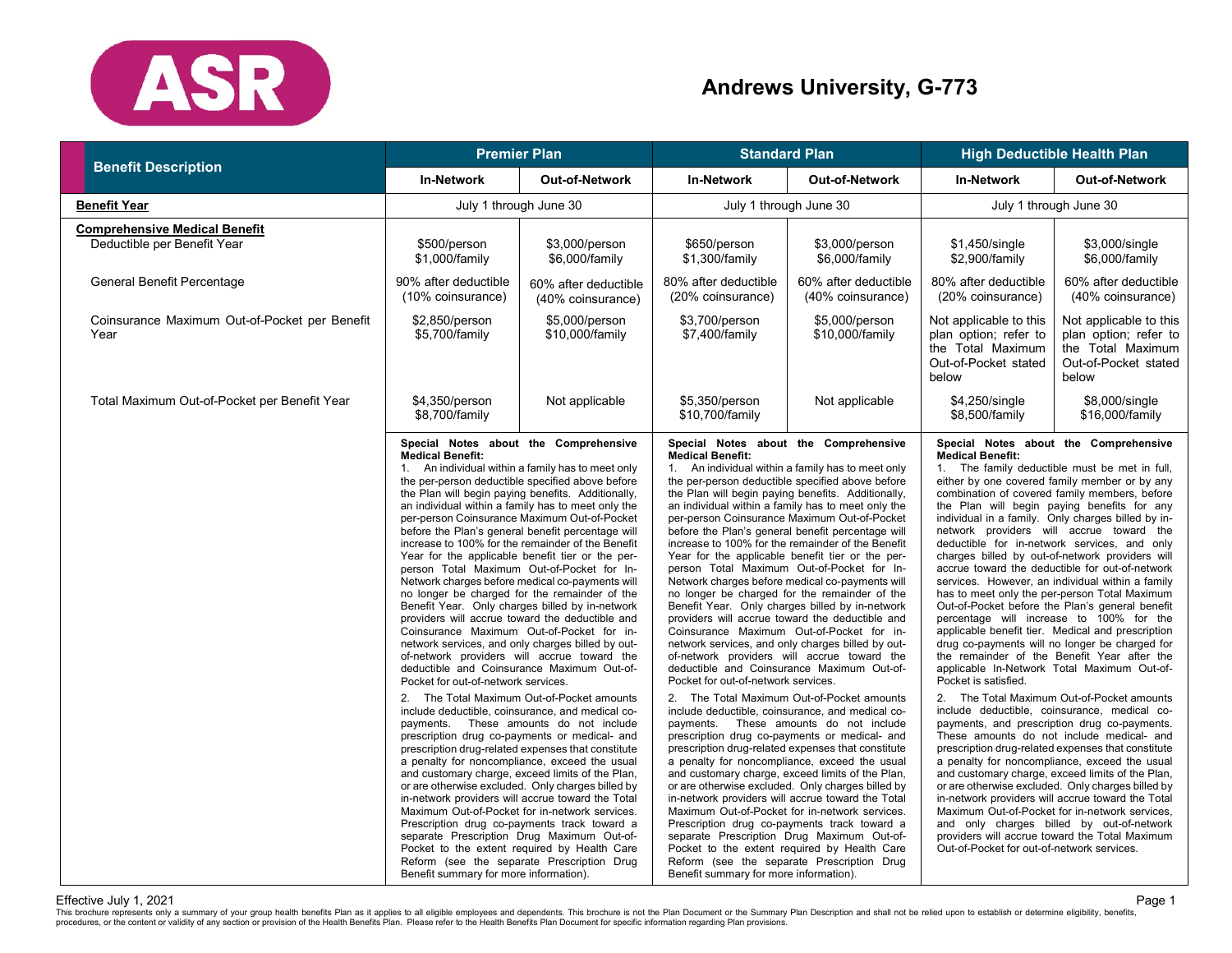|                                                                                                                                                                                                                                                                                                                                         | <b>Premier Plan</b>                                                                                                                                                                                   |                                                                                                                                                                                                       | <b>Standard Plan</b>                                                                                                                                                                                  |                                                                                                                                                                                                       | <b>High Deductible Health Plan</b>                                                                                                                                                                    |                                                                                                                                                                                                       |
|-----------------------------------------------------------------------------------------------------------------------------------------------------------------------------------------------------------------------------------------------------------------------------------------------------------------------------------------|-------------------------------------------------------------------------------------------------------------------------------------------------------------------------------------------------------|-------------------------------------------------------------------------------------------------------------------------------------------------------------------------------------------------------|-------------------------------------------------------------------------------------------------------------------------------------------------------------------------------------------------------|-------------------------------------------------------------------------------------------------------------------------------------------------------------------------------------------------------|-------------------------------------------------------------------------------------------------------------------------------------------------------------------------------------------------------|-------------------------------------------------------------------------------------------------------------------------------------------------------------------------------------------------------|
| <b>Benefit Description</b>                                                                                                                                                                                                                                                                                                              | <b>In-Network</b>                                                                                                                                                                                     | Out-of-Network                                                                                                                                                                                        | <b>In-Network</b>                                                                                                                                                                                     | Out-of-Network                                                                                                                                                                                        | <b>In-Network</b>                                                                                                                                                                                     | Out-of-Network                                                                                                                                                                                        |
| <b>Outpatient Physician Services</b> (Includes Office<br>Visits, Telemedicine E-Visits, and Second Surgical<br>Opinions)<br>Physician's Fee for an Examination                                                                                                                                                                          | Telemedicine E-Visits:<br>\$0<br>copayment per<br>100%<br>visit,<br>then                                                                                                                              | Telemedicine E-Visits:<br>60% after deductible                                                                                                                                                        | Telemedicine E-Visits:<br>\$0<br>copayment per<br>then<br>visit.<br>100%                                                                                                                              | Telemedicine E-Visits:<br>60% after deductible                                                                                                                                                        | Telemedicine E-<br>Visits: 80% after<br>deductible                                                                                                                                                    | Telemedicine E-Visits:<br>60% after deductible                                                                                                                                                        |
|                                                                                                                                                                                                                                                                                                                                         | (deductible waived)<br>Other Office Visits:<br>\$20 co-payment per<br>visit, then 100%<br>(deductible waived)                                                                                         | Other Office Visits:<br>60% after deductible                                                                                                                                                          | (deductible waived)<br>Other Office Visits:<br>\$30 co-payment per<br>visit, then 100%<br>(deductible waived)                                                                                         | Other Office Visits:<br>60% after deductible                                                                                                                                                          | Other Office Visits:<br>80% after deductible                                                                                                                                                          | Other Office Visits:<br>60% after deductible                                                                                                                                                          |
| All Other Charges Billed in Connection with the<br>Examination                                                                                                                                                                                                                                                                          | Paid the same as any<br>other illness; cost-<br>sharing<br>provisions<br>such as deductibles,<br>coinsurance, or co-<br>payments may apply<br>depending upon the<br>of<br>type<br>service<br>rendered | Paid the same as any<br>other illness; cost-<br>sharing<br>provisions<br>such as deductibles,<br>coinsurance, or co-<br>payments may apply<br>depending upon the<br>type<br>of<br>service<br>rendered | Paid the same as any<br>other illness; cost-<br>sharing<br>provisions<br>such as deductibles,<br>coinsurance, or co-<br>payments may apply<br>depending upon the<br>type<br>of<br>service<br>rendered | Paid the same as any<br>other illness; cost-<br>sharing<br>provisions<br>such as deductibles,<br>coinsurance, or co-<br>payments may apply<br>depending upon the<br>type<br>of<br>service<br>rendered | Paid the same as any<br>other illness; cost-<br>sharing<br>provisions<br>such as deductibles,<br>coinsurance, or co-<br>payments may apply<br>depending upon the<br>type<br>of<br>service<br>rendered | Paid the same as any<br>other illness; cost-<br>sharing<br>provisions<br>such as deductibles,<br>coinsurance, or co-<br>payments may apply<br>depending upon the<br>type<br>of<br>service<br>rendered |
| <b>Routine Preventive Care</b><br>Physician's Fee for an Examination<br>Routine X-Rays and Lab Tests<br>Flu Shots and Other Routine Immunizations<br>FDA-Approved Contraceptive<br>Methods<br>and<br>Sterilization Procedures for<br>Women<br>with<br>Reproductive Capacity<br>Mammograms, Colonoscopies, and Other Routine<br>Services | 100%; deductible<br>waived                                                                                                                                                                            | Not covered                                                                                                                                                                                           | 100%; deductible<br>waived                                                                                                                                                                            | Not covered                                                                                                                                                                                           | 100%; deductible<br>waived                                                                                                                                                                            | Not covered                                                                                                                                                                                           |
| <b>Urgent Care Center Visits</b><br>Physician's Fee for an Examination                                                                                                                                                                                                                                                                  | \$75 co-payment per<br>visit, then 100%<br>(deductible waived)                                                                                                                                        | 60% after deductible                                                                                                                                                                                  | \$75 co-payment per<br>visit, then 100%<br>(deductible waived)                                                                                                                                        | 60% after deductible                                                                                                                                                                                  | 80% after deductible                                                                                                                                                                                  | 60% after deductible                                                                                                                                                                                  |
| All Other Charges Billed in Connection with the<br>Examination                                                                                                                                                                                                                                                                          | Paid the same as any<br>other illness; cost-<br>provisions<br>sharing<br>such as deductibles,<br>coinsurance, or co-<br>payments may apply<br>depending upon the<br>of<br>type<br>service<br>rendered | Paid the same as any<br>other illness; cost-<br>sharing<br>provisions<br>such as deductibles.<br>coinsurance, or co-<br>payments may apply<br>depending upon the<br>type<br>of<br>service<br>rendered | Paid the same as any<br>other illness; cost-<br>provisions<br>sharing<br>such as deductibles,<br>coinsurance, or co-<br>payments may apply<br>depending upon the<br>of<br>type<br>service<br>rendered | Paid the same as any<br>other illness; cost-<br>sharing<br>provisions<br>such as deductibles,<br>coinsurance, or co-<br>payments may apply<br>depending upon the<br>type<br>of<br>service<br>rendered | Paid the same as any<br>other illness; cost-<br>sharing<br>provisions<br>such as deductibles,<br>coinsurance, or co-<br>payments may apply<br>depending upon the<br>type<br>of<br>service<br>rendered | Paid the same as any<br>other illness; cost-<br>sharing<br>provisions<br>such as deductibles.<br>coinsurance, or co-<br>payments may apply<br>depending upon the<br>type<br>of<br>service<br>rendered |
| <b>Emergency Room Treatment</b><br>Hospital's Fee for the Use of the Emergency Room                                                                                                                                                                                                                                                     | \$250 co-payment*<br>per visit, then 100%<br>(deductible waived)<br>*may waive if admitted                                                                                                            | Paid as in-network                                                                                                                                                                                    | \$250 co-payment*<br>per visit, then 100%<br>(deductible waived)<br>*may waive if admitted                                                                                                            | Paid as in-network                                                                                                                                                                                    | 80% after deductible                                                                                                                                                                                  | Paid as in-network                                                                                                                                                                                    |

Effective July 1, 2021<br>This brochure represents only a summary of your group health benefits Plan as it applies to all eligible employees and dependents. This brochure is not the Plan Document or the Summary Plan Descripti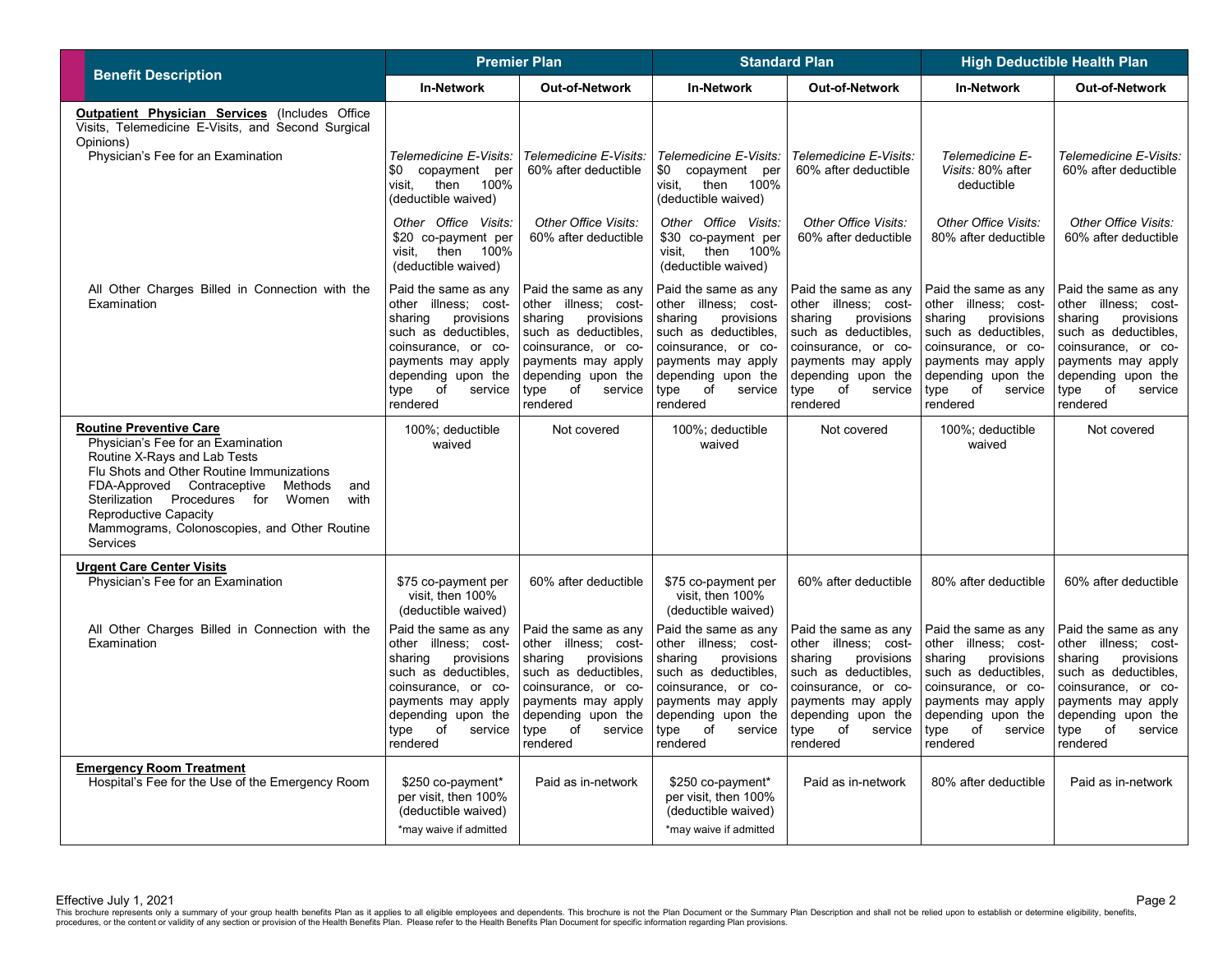| <b>Benefit Description</b>                                                                                                                                                                                                                                    | <b>Premier Plan</b>                                                                                                                                                                                         |                       | <b>Standard Plan</b>                                                                                                                                                                                          |                       | <b>High Deductible Health Plan</b>                                                                                                                                                                 |                      |
|---------------------------------------------------------------------------------------------------------------------------------------------------------------------------------------------------------------------------------------------------------------|-------------------------------------------------------------------------------------------------------------------------------------------------------------------------------------------------------------|-----------------------|---------------------------------------------------------------------------------------------------------------------------------------------------------------------------------------------------------------|-----------------------|----------------------------------------------------------------------------------------------------------------------------------------------------------------------------------------------------|----------------------|
|                                                                                                                                                                                                                                                               | <b>In-Network</b>                                                                                                                                                                                           | <b>Out-of-Network</b> | <b>In-Network</b>                                                                                                                                                                                             | <b>Out-of-Network</b> | <b>In-Network</b>                                                                                                                                                                                  | Out-of-Network       |
| <b>Emergency Room Treatment, cont.</b><br>All Other Charges Billed by the Hospital, Physician,<br>or Any Other Provider in Connection with the<br><b>Emergency Room Visit</b>                                                                                 | Paid the same as any<br>other illness; cost-<br>sharing<br>provisions<br>such as deductibles,<br>coinsurance, or co-<br>payments may apply<br>depending upon the<br>of<br>service<br>type<br>rendered       | Paid as in-network    | Paid the same as any<br>other illness; cost-<br>sharing<br>provisions<br>such as deductibles,<br>coinsurance, or co-<br>payments may apply<br>depending upon the<br>$\circ$ of<br>type<br>service<br>rendered | Paid as in-network    | Paid the same as any<br>other illness; cost-<br>sharing<br>provisions<br>such as deductibles,<br>coinsurance, or co-<br>payments may apply<br>depending upon the<br>type of<br>service<br>rendered | Paid as in-network   |
| <b>Ambulance Transportation</b>                                                                                                                                                                                                                               | 90% after deductible                                                                                                                                                                                        | Paid as in-network    | 80% after deductible                                                                                                                                                                                          | Paid as in-network    | 80% after deductible                                                                                                                                                                               | Paid as in-network   |
| <b>Certification Requirement</b><br>\$250 Penalty for Non-Compliance                                                                                                                                                                                          | Inpatient hospital confinements and observational stays<br>Home and outpatient rehabilitative therapy<br>Durable medical equipment if the purchase price or forecasted total rental cost is \$2,500 or more |                       |                                                                                                                                                                                                               |                       |                                                                                                                                                                                                    |                      |
|                                                                                                                                                                                                                                                               | Home health care                                                                                                                                                                                            |                       |                                                                                                                                                                                                               |                       |                                                                                                                                                                                                    |                      |
|                                                                                                                                                                                                                                                               | Custom-made orthotic or prosthetic appliances if the purchase price is \$2,500 or more                                                                                                                      |                       |                                                                                                                                                                                                               |                       |                                                                                                                                                                                                    |                      |
|                                                                                                                                                                                                                                                               | Oncology treatment<br>Infusion or injection of select products                                                                                                                                              |                       |                                                                                                                                                                                                               |                       |                                                                                                                                                                                                    |                      |
| <b>Inpatient Hospital Services</b><br>Room and Board, Surgical Services, and Ancillary<br>Services                                                                                                                                                            | 90% after deductible                                                                                                                                                                                        | 60% after deductible  | 80% after deductible                                                                                                                                                                                          | 60% after deductible  | 80% after deductible                                                                                                                                                                               | 60% after deductible |
| <b>Inpatient Physician Services</b><br>Hospital Visits,<br>Surgical<br>Procedures,<br>and<br>Anesthesiology                                                                                                                                                   | 90% after deductible                                                                                                                                                                                        | 60% after deductible  | 80% after deductible                                                                                                                                                                                          | 60% after deductible  | 80% after deductible                                                                                                                                                                               | 60% after deductible |
| <b>Outpatient Services</b><br>Surgery and Surgery-Related Services<br>Chemotherapy and Radiation Therapy<br>Hemodialysis<br>Durable Medical Equipment<br>Prosthetics and Orthotics<br>Diagnostic X-Rays and Lab Test Services<br><b>Pre-Admission Testing</b> | 90% after deductible                                                                                                                                                                                        | 60% after deductible  | 80% after deductible                                                                                                                                                                                          | 60% after deductible  | 80% after deductible                                                                                                                                                                               | 60% after deductible |
| <b>Allergy Services</b><br>Injections, Serum, and Testing                                                                                                                                                                                                     | 90% after deductible                                                                                                                                                                                        | 60% after deductible  | 80% after deductible                                                                                                                                                                                          | 60% after deductible  | 80% after deductible                                                                                                                                                                               | 60% after deductible |
| <b>Outpatient Infusion/Injection Therapy</b>                                                                                                                                                                                                                  | 90% after deductible                                                                                                                                                                                        | 60% after deductible  | 80% after deductible                                                                                                                                                                                          | 60% after deductible  | 80% after deductible                                                                                                                                                                               | 60% after deductible |

Special Note about the Outpatient Infusion/Injection Therapy Benefit: The infusion or injection of select products will be subject to the Plan's Certification Requirement (see above). The list of the select products can be accessed by logging on to www.asrhealthbenefits.com or by calling ASR Health Benefits at (800) 968-2449. The Plan will not cover the infusion or injection of select products at an outpatient hospital facility, which means covered person will have to pay for the full cost of that care, unless the Plan determines that any of the following exceptions apply: (1) treatment is medically appropriate in a facility setting rather than a home, office standing infusion center setting; (2) the medication is subject to limited distribution and is available only at certain facilities; or (3) the covered person would have to travel more than 50 miles from his or her home to services in an office or free-standing infusion center setting, or the provider is a Plan-approved site of service. A covered person can call the telephone number on the front of his or her health plan identification card whether a provider is a Plan-approved site of service.

Effective July 1, 2021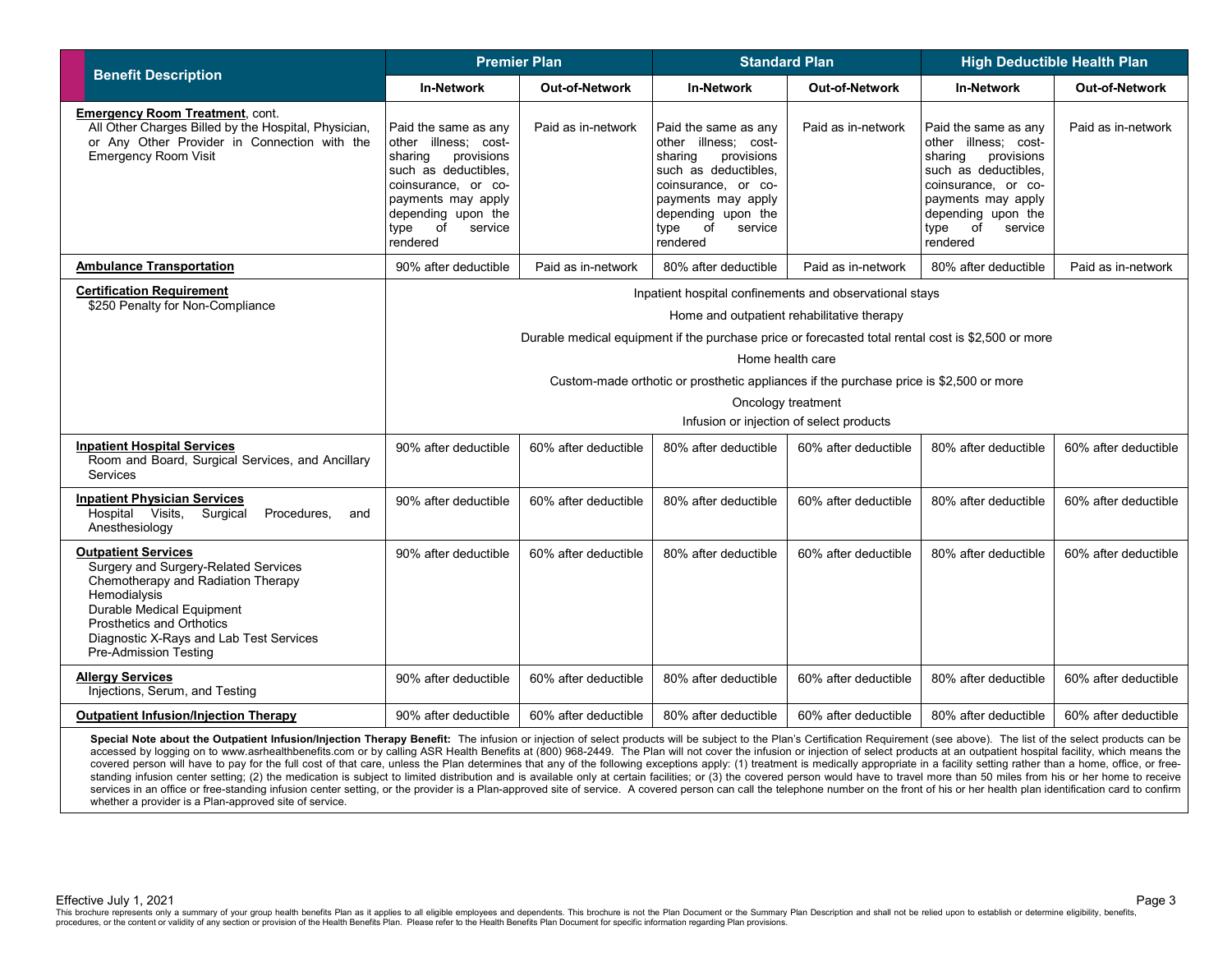| <b>Premier Plan</b><br><b>Benefit Description</b>                                                                                                                                                                                                 |                                                                                                                                                                              | <b>Standard Plan</b>                                         |                                                                                                                                                                              | <b>High Deductible Health Plan</b>                              |                                                                                                                                                                              |                       |
|---------------------------------------------------------------------------------------------------------------------------------------------------------------------------------------------------------------------------------------------------|------------------------------------------------------------------------------------------------------------------------------------------------------------------------------|--------------------------------------------------------------|------------------------------------------------------------------------------------------------------------------------------------------------------------------------------|-----------------------------------------------------------------|------------------------------------------------------------------------------------------------------------------------------------------------------------------------------|-----------------------|
|                                                                                                                                                                                                                                                   | <b>In-Network</b>                                                                                                                                                            | Out-of-Network                                               | <b>In-Network</b>                                                                                                                                                            | Out-of-Network                                                  | <b>In-Network</b>                                                                                                                                                            | <b>Out-of-Network</b> |
| <b>Chiropractic Care</b><br>Spinal Manipulations, Therapy Treatments, and a<br>Physician's Fee for an Initial or Periodic Evaluation                                                                                                              | \$20 co-payment per<br>day, then $100\%$<br>(deductible waived)                                                                                                              | \$20 co-payment per<br>day, then 100%<br>(deductible waived) | \$30 co-payment per<br>day, then $100\%$<br>(deductible waived)                                                                                                              | \$30 co-payment per<br>day, then $100\%$<br>(deductible waived) | 80% after deductible                                                                                                                                                         | Paid as in-network    |
| Diagnostic Spinal X-Rays<br>\$500 Maximum Paid per Covered Person per<br>Benefit Year for All Chiropractic Care and Massage<br>Therapy Combined (In-Network and Out-of-<br>Network Services Combined)                                             | 90% after deductible                                                                                                                                                         | Paid as in-network                                           | 80% after deductible                                                                                                                                                         | Paid as in-network                                              | 80% after deductible                                                                                                                                                         | Paid as in-network    |
| <b>Massage Therapy</b> (Medically Necessary Services<br>Only)<br>\$500 Maximum Paid per Covered Person per<br>Benefit Year for All Chiropractic Care and Massage<br>Therapy Combined (In-Network and Out-of-<br><b>Network Services Combined)</b> | 50% after deductible                                                                                                                                                         | 50% after deductible                                         | 50% after deductible                                                                                                                                                         | 50% after deductible                                            | 50% after deductible                                                                                                                                                         | 50% after deductible  |
| <b>Outpatient Rehabilitative Services</b><br>Physical Therapy,<br>Speech Therapy,<br>and<br>Occupational Therapy                                                                                                                                  | 90% after deductible                                                                                                                                                         | 60% after deductible                                         | 80% after deductible                                                                                                                                                         | 60% after deductible                                            | 80% after deductible                                                                                                                                                         | 60% after deductible  |
| Durable Medical Equipment, Prosthetics, and<br><b>Orthotics</b>                                                                                                                                                                                   | 90% after deductible                                                                                                                                                         | 60% after deductible                                         | 80% after deductible                                                                                                                                                         | 60% after deductible                                            | 80% after deductible                                                                                                                                                         | 60% after deductible  |
| <b>Hearing Services</b><br><b>Hearing Exams</b>                                                                                                                                                                                                   | \$20 co-payment per<br>visit. then 100%<br>(deductible waived)                                                                                                               | Not covered                                                  | \$30 co-payment per<br>visit. then 100%<br>(deductible waived)                                                                                                               | Not covered                                                     | 80% after deductible                                                                                                                                                         | Not covered           |
| <b>Hearing Testing</b>                                                                                                                                                                                                                            | 90% after deductible                                                                                                                                                         | Not covered                                                  | 80% after deductible                                                                                                                                                         | Not covered                                                     | 80% after deductible                                                                                                                                                         | Not covered           |
| <b>Hearing Aids</b><br>\$2,500 Maximum Paid per Covered Person in Any<br>Two-Benefit-Year-Period for All Eligible Hearing Aid<br>Charges (In-Network and Out-of-Network Services<br>Combined)                                                     | 75% after deductible                                                                                                                                                         | Paid as in-network                                           | 75% after deductible                                                                                                                                                         | Paid as in-network                                              | 75% after deductible                                                                                                                                                         | Paid as in-network    |
| Special Note about Hearing Services Benefit: Hearing screening tests of a newborn are covered under the Routine Preventive Care benefit                                                                                                           |                                                                                                                                                                              |                                                              |                                                                                                                                                                              |                                                                 |                                                                                                                                                                              |                       |
| Behavioral Care (Includes Mental Health Care and<br>Addictions Treatment)<br>Inpatient/Partial Hospitalization Services<br>Outpatient/Intensive Outpatient Services, including<br>Telemedicine E-Visits                                           | Paid the same as any other illness; cost-<br>sharing provisions such as deductibles,<br>coinsurance, or co-payments may apply<br>depending upon the type of service rendered |                                                              | Paid the same as any other illness; cost-<br>sharing provisions such as deductibles,<br>coinsurance, or co-payments may apply<br>depending upon the type of service rendered |                                                                 | Paid the same as any other illness; cost-<br>sharing provisions such as deductibles,<br>coinsurance, or co-payments may apply<br>depending upon the type of service rendered |                       |
| <b>Infertility Treatment</b><br>\$3,000 Lifetime Maximum Paid per Covered Person<br>for All Eligible Infertility Treatment (In-Network<br>Services Only)                                                                                          | 60% after deductible                                                                                                                                                         | Not covered                                                  | 60% after deductible                                                                                                                                                         | Not covered                                                     | 60% after deductible                                                                                                                                                         | Not covered           |
| Special Note about Infertility Treatment: Eligible prescription drugs prescribed for the treatment of infertility are not covered under this benefit, but may be eligible for coverage under the Plan's Prescription Drug bene                    |                                                                                                                                                                              |                                                              |                                                                                                                                                                              |                                                                 |                                                                                                                                                                              |                       |
| <b>Convalescent Care and Home Health Care</b>                                                                                                                                                                                                     | 90% after deductible                                                                                                                                                         | 60% after deductible                                         | 80% after deductible                                                                                                                                                         | 60% after deductible                                            | 80% after deductible                                                                                                                                                         | 60% after deductible  |
| <u>Hospice</u>                                                                                                                                                                                                                                    | 90% after deductible                                                                                                                                                         | 60% after deductible                                         | 80% after deductible                                                                                                                                                         | 60% after deductible                                            | 80% after deductible                                                                                                                                                         | 60% after deductible  |

Effective July 1, 2021<br>This brochure represents only a summary of your group health benefits Plan as it applies to all eligible employees and dependents. This brochure is not the Plan Document or the Summary Plan Descripti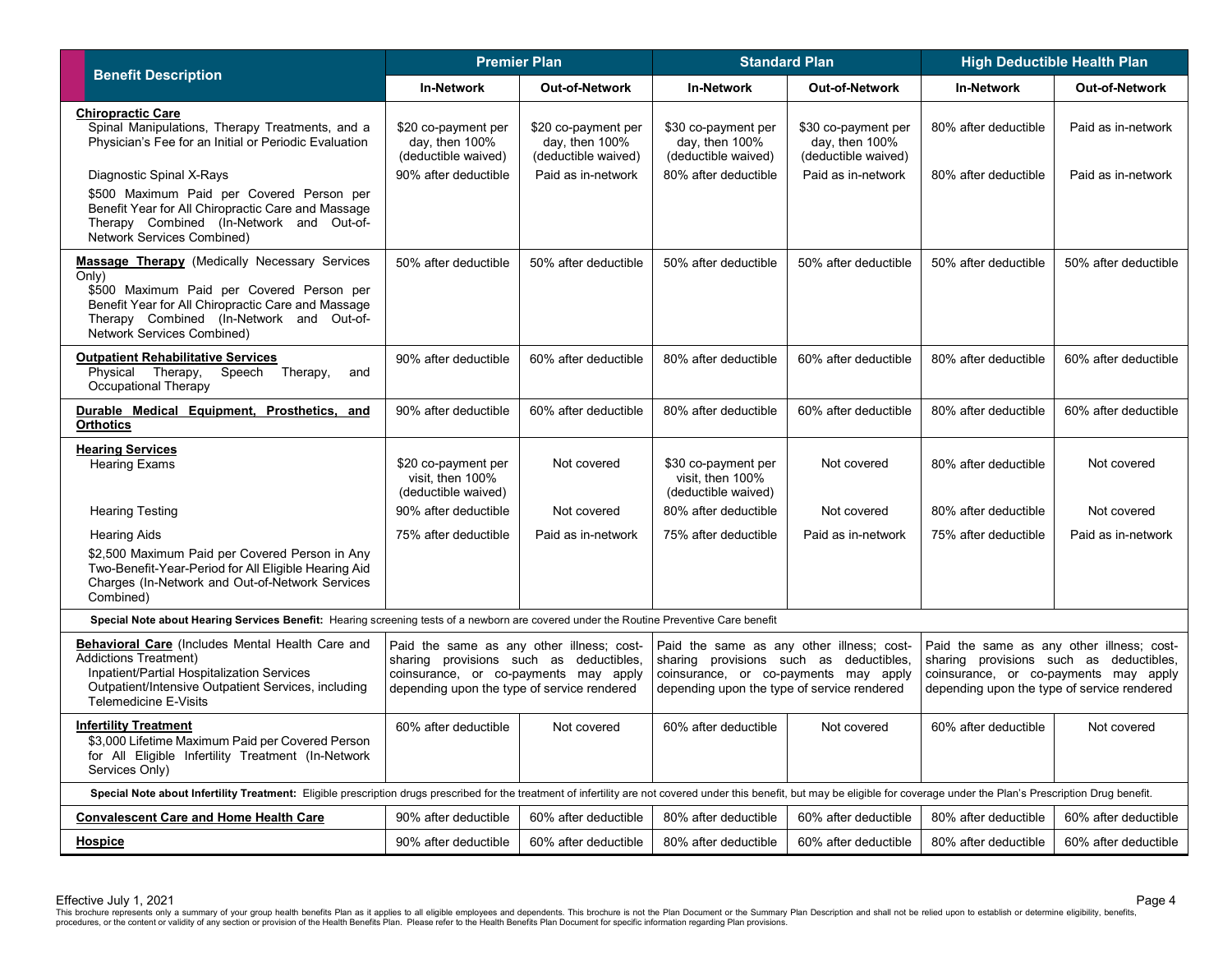# **Miscellaneous Plan Provisions**

#### **Services Requiring Certification:**

- **1. Inpatient hospital confinements and observational stays**
- **2. Home and outpatient rehabilitative therapy**
- **3. Durable medical equipment if the purchase price or forecasted total rental cost is \$2,500 or more**
- **4. Home health care**
- **5. Custom-made orthotic or prosthetic appliances if the purchase price is \$2,500 or more**
- **6. Oncology treatment**
- **7. Infusion or injection of select products (a list of the products can be accessed by logging on to www.asrhealthbenefits.com or by calling ASR Health Benefits at 800-968-2449)**

**If a covered person receives eligible treatment at an in-network facility, any anesthesiology, pathology, or radiology charges will be paid at the in-network benefit percentage, even if out-of-network providers performed those services. However, charges in excess of the usual and customary limitation will not be eligible under the Plan.**

**If a Participant receives treatment from an out-of-network provider while traveling on Andrews University business, all eligible claims will be paid at the in-network level.**

**If a covered person receives treatment from an out-of-network provider and the Plan Administrator determines that treatment was not provided by an in-network provider for one of the reasons specified below, the claim may be adjusted to yield in-network-level benefits:**

**A. There is not access to a Qualified in-network provider located within a Reasonable Distance from the covered person's residence.**

**B. It was not reasonable for the covered person to seek care from an in-network provider because of a medical emergency.**

**C. A covered person either traveled to a place where he or she could not reasonably be expected to know the location of the nearest in-network provider or traveled to a place where no in-network providers are available.**

**D. A covered person receives eligible treatment at an in-network facility and he or she had no choice over the physician that provides treatment.**

**The term "Qualified" as used above means having the skills and equipment needed to adequately treat the covered person's condition. The term "Reasonable Distance" as used above approximates a 50-mile radius.**

### **Motor Vehicle Exclusion (Michigan Residents Only)**

**BENEFITS ARE NOT PAYABLE UNDER THIS PLAN FOR INJURIES RECEIVED IN AN ACCIDENT INVOLVING A MOTOR VEHICLE AS DEFINED IN THE PLAN. It is your responsibility to obtain proper** 

**motor vehicle insurance that will give you and your family health benefits. If you fail to maintain your motor vehicle insurance, you will not have any health expense coverage for auto-related injuries. This exclusion shall not apply to a covered person who is a Michigan resident involved in an accident outside the state of Michigan for which Michigan no-fault coverage is not legally available. However, this exclusion shall apply if a covered person is injured while in his or her own uninsured motor vehicle for which a Michigan no-fault policy is legally required and would have provided coverage, had such a policy been in effect.**

#### **Coordination with Other Coverage for Injuries Arising out of Automobile Accidents (Non-Michigan Residents Only)**

**In the event that a covered person is injured in an accident involving an automobile, this Plan shall be the primary plan for purposes of paying benefits and the covered person's automobile insurance shall pay as secondary.**

#### **Coordination with Other Coverage for Injuries Arising out of Motorcycle Accidents**

**The following special coordination rule applies regarding motorcycle accidents. If a covered person is injured in an accident that involves an automobile, claims will be processed in accordance with the Plan's position on that accident type.**

**IF A COVERED PERSON IS OPERATING A MOTORCYCLE AND IS INJURED IN AN ACCIDENT THAT DOES NOT INVOLVE AN AUTOMOBILE, THIS PLAN WILL EXCLUDE COVERAGE FOR THE FIRST \$20,000 IN ELIGIBLE CHARGES OR, IF GREATER, THE AMOUNT OF HEALTH BENEFITS PAYABLE BY THE MOTORCYCLE INSURANCE POLICY. It is the responsibility of any covered person who operates a motorcycle to ensure that he or she is covered under a motorcycle insurance policy that will pay at least \$20,000 in health benefits for him or her per accident. This requirement applies even if the covered person is not legally required to have such health benefit coverage. If the covered person fails to maintain \$20,000 of coverage through a motorcycle insurance policy, the difference between the policy's maximum payout per accident (if any) and \$20,000 will be the covered person's responsibility. A covered person who is riding a motorcycle as a passenger and is injured in an accident that does not involve An automobile will not be subject to this provision and will not have his or her otherwise eligible claims excluded from Plan coverage as described above.**

Page 5

# **Special Eligibility Provision for Spouses Employed Full-Time**

A participant's spouse who is eligible for coverage under his or her own employer's group medical plan as a full-time employee will not be eligible to participate in or be covered under this Plan.

The participant is obligated to immediately report to the Plan Administrator any change that would affect his or her spouse's eligibility under this Plan (i.e., the spouse changes employers or the spouse's employer offers its employees a medical plan for the first time). If it is found that a spouse who is eligible for coverage under his or her own employer's group medical plan as a full-time employee has not enrolled for his or her own employer's group medical plan as required by this provision, benefits for the spouse may be terminated. Coverage may not be retroactively rescinded except as permitted by law (e.g., in cases of fraud or intentional misrepresentation). Notice that coverage will be retroactively rescinded must be provided 30 days before proceeding with the termination process. Otherwise, coverage will be terminated prospectively once the error is discovered.

The following exceptions to this provision shall apply:

- A participant's spouse who is eligible for coverage under his or her own employer's group medical plan as a part-time employee is not required to enroll for that coverage in order to be covered under this Plan.
- This provision does not apply to dental or vision benefits offered under the Plan. Any spouse may enroll for the Plan's dental or vision benefits even if he or she is eligible for dental or vision coverage under his or her own employer's group health plan.
- A participant or spouse who is an employee of Andrews University and who is married to an individual who is also an employee of Andrews University will not be subject to this provision and will not be penalized for declining to enroll separately as individual participants in this Plan.
- In certain limited situations, Andrews University may deem that a spouse's employer-provided group medical plan fails to meet the University's criteria for a "medical plan" for the purposes of this special eligibility provision. In such cases, the spouse may then enroll for the Plan's medical benefits and he or she will not be required to elect his or her own employer's group medical plan. If your spouse's employer-provided group medical plan provides only limited or supplemental coverage for health-related expenses, please contact the Andrews University Human Resources Department for additional information about whether or not your spouse may enroll in the Plan.

Effective July 1, 2021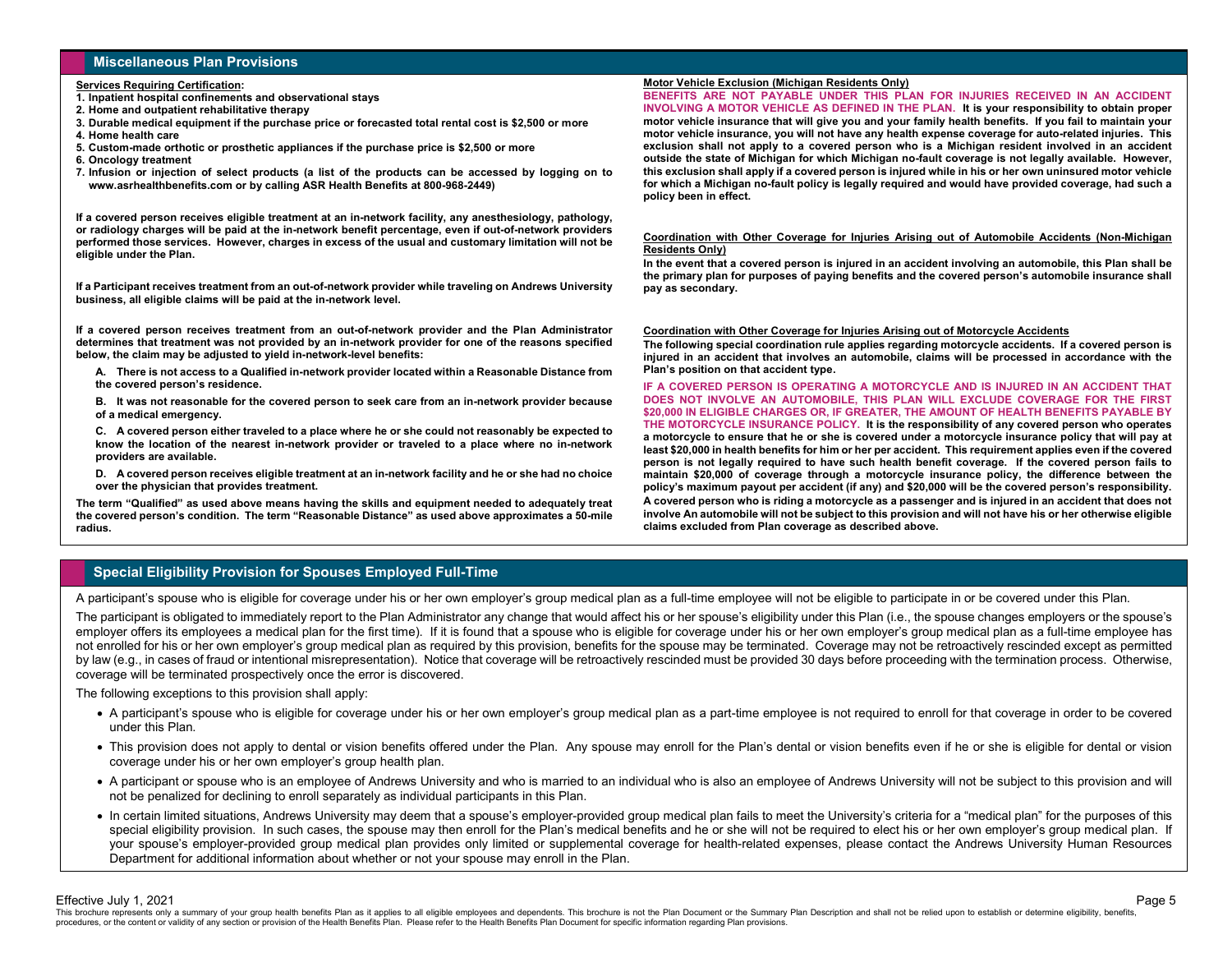# **Health Savings Account (HSA)**

Individuals enrolled in this Plan may be eligible to establish and maintain a health savings account (HSA). The terms of the HSA are governed by Section 223 of the Internal Revenue Code and the terms of the trust or custodial agreement establishing the HSA. Funds contributed to an HSA are not subject to federal income tax at the time of deposit and can be rolled over and accumulated from year to year if not spent. HSA funds can be used to purchase qualified medical expenses, for example, the cost of a doctor's office visit or a prescription drug. In 2021, you may contribute up to **\$3,600** for single coverage or **\$7,200** for family coverage to an HSA. Additional catch-up contributions (**\$1,000**) may be made if you are age 55 or older.

An individual who contributes to a HSA should not participate in a non-HDHP for the entire plan year in which the contributions are made in order to be eligible for the HSA.

## **Important Information about Eligible Network Pharmacies**

Covered prescription drugs obtained at a retail pharmacy must be filled at an eligible retail network pharmacy or else the drug purchase will not be eligible for coverage under the Plan. To find an eligible logitule retail network pharmacy, the covered person can contact the Pharmacy Benefits Manager (PBM) using the information listed on the front of his/her identification card. It is recommended that covered persons confirm their preferred retail pharmacy is still in the network before filling a prescription. The pharmacies identified below will no longer be considered eligible retail network pharmacies for prescriptions:

**Prescription drugs purchased from a pharmacy listed below will not be eligible for coverage under the Plan:**

- CVS
- Walmart Pharmacy
- Arete Pharmacy Network
- Kroger Pharmacy
- Winn Dixie Pharmacy
- Third Party Station
- Publix Pharmacy
- TriNet Pharmacy
- American Pharmacy Network **Solution**
- Kmart Pharmacy
- H E B Pharmacy
- Hy-Vee Pharmacy
- Giant Eagle Pharmacy
- Shoprite Pharmacy
- SuperValu Pharmacy
- Delhaize Pharmacy
- Harris Teeter Pharmacy
- Brookshire Grocery Pharmacy.

| <b>Benefit Description</b> | <b>Premier Plan Prescription Drug Benefit Description</b>                                                                                                                                                                                                                                                                                                                                                                                                                                                                                                                                                                                                                                                                                                                                                                                                                                                                                                                                                                                                         |                                                                                                                                                                                                                                                                                                                                                                                                                                                                                                                                                                                                                                                                                                                                                                                                                                                                                                                                                                                        |  |
|----------------------------|-------------------------------------------------------------------------------------------------------------------------------------------------------------------------------------------------------------------------------------------------------------------------------------------------------------------------------------------------------------------------------------------------------------------------------------------------------------------------------------------------------------------------------------------------------------------------------------------------------------------------------------------------------------------------------------------------------------------------------------------------------------------------------------------------------------------------------------------------------------------------------------------------------------------------------------------------------------------------------------------------------------------------------------------------------------------|----------------------------------------------------------------------------------------------------------------------------------------------------------------------------------------------------------------------------------------------------------------------------------------------------------------------------------------------------------------------------------------------------------------------------------------------------------------------------------------------------------------------------------------------------------------------------------------------------------------------------------------------------------------------------------------------------------------------------------------------------------------------------------------------------------------------------------------------------------------------------------------------------------------------------------------------------------------------------------------|--|
| <b>Prescription Drugs</b>  | <b>Drug Category 1 Co-payments:</b><br><b>Drugs Costing Less than \$400</b>                                                                                                                                                                                                                                                                                                                                                                                                                                                                                                                                                                                                                                                                                                                                                                                                                                                                                                                                                                                       | <b>Drug Category 2 Co-payments:</b><br><b>Drugs Costing \$400 or More</b>                                                                                                                                                                                                                                                                                                                                                                                                                                                                                                                                                                                                                                                                                                                                                                                                                                                                                                              |  |
|                            | Retail Prescription Drug Co-Payments<br>(30-Day Supply)<br>\$0/eligible OTC,<br>\$10/Rx Formulary Preferred Tier 1 drug,<br>\$20/Rx Formulary Non-Preferred Tier 1 drug,<br>\$50/Rx Formulary Tier 2 drug,<br>\$70/Rx Formulary Tier 3 drug<br>Specialty Prescription Drugs are eligible; contact the PBM to learn<br>the co-payment that will be charged and other special terms that<br>may apply<br>A covered person is able to purchase a 31- to 90-day supply of an eligible<br>medication at a retail pharmacy for the applicable mail-order co-payment<br>stated below. A physician's prescription for the greater day supply is<br>required.<br>Mail Order Prescription Drug Co-Payments<br>(90-Day Supply)<br>\$0/eligible OTC,<br>\$25/Rx Formulary Preferred Tier 1 drug,<br>\$50/Rx Formulary Non-Preferred Tier 1 drug,<br>\$125/Rx Formulary Tier 2 drug,<br>\$175/Rx Formulary Tier 3 drug<br>Specialty Prescription Drugs are eligible; contact the PBM to learn<br>the co-payment that will be charged and other special terms that<br>may apply | If a Prescription Drug Assistance Program is Not Available<br>Subject to the applicable co-payment specified in Drug Category 1<br>(see other column)<br>If a Prescription Drug Assistance Program is Available<br>Up to 50% of the drug's purchase price*<br>*Generally, a covered person will realize a \$0 out-of-pocket<br>expense by utilizing a Prescription Drug Assistance Program to<br>purchase a program-eligible drug, as identified and determined by<br>Health Plan Advocate. Contact Health Plan Advocate at (866) 680-<br>4859 ext. 206 for assistance in determining if a Prescription Drug<br>Assistance Program is available. The Plan will continue to assess<br>this co-payment until any amounts available under a Prescription<br>Drug Assistance Program have been exhausted. However, the<br>amount that a covered person pays out of pocket for covered<br>expenses in a Benefit Year will not exceed the Plan's Prescription<br>Drug Maximum Out-of-Pocket. |  |

#### Effective July 1, 2021

This brochure represents only a summary of your group health benefits Plan as it applies to all eligible employees and dependents. This brochure is not the Plan Document or the Summary Plan Description and shall not be rel procedures, or the content or validity of any section or provision of the Health Benefits Plan. Please refer to the Health Benefits Plan Document for specific information regarding Plan provisions.

Page 6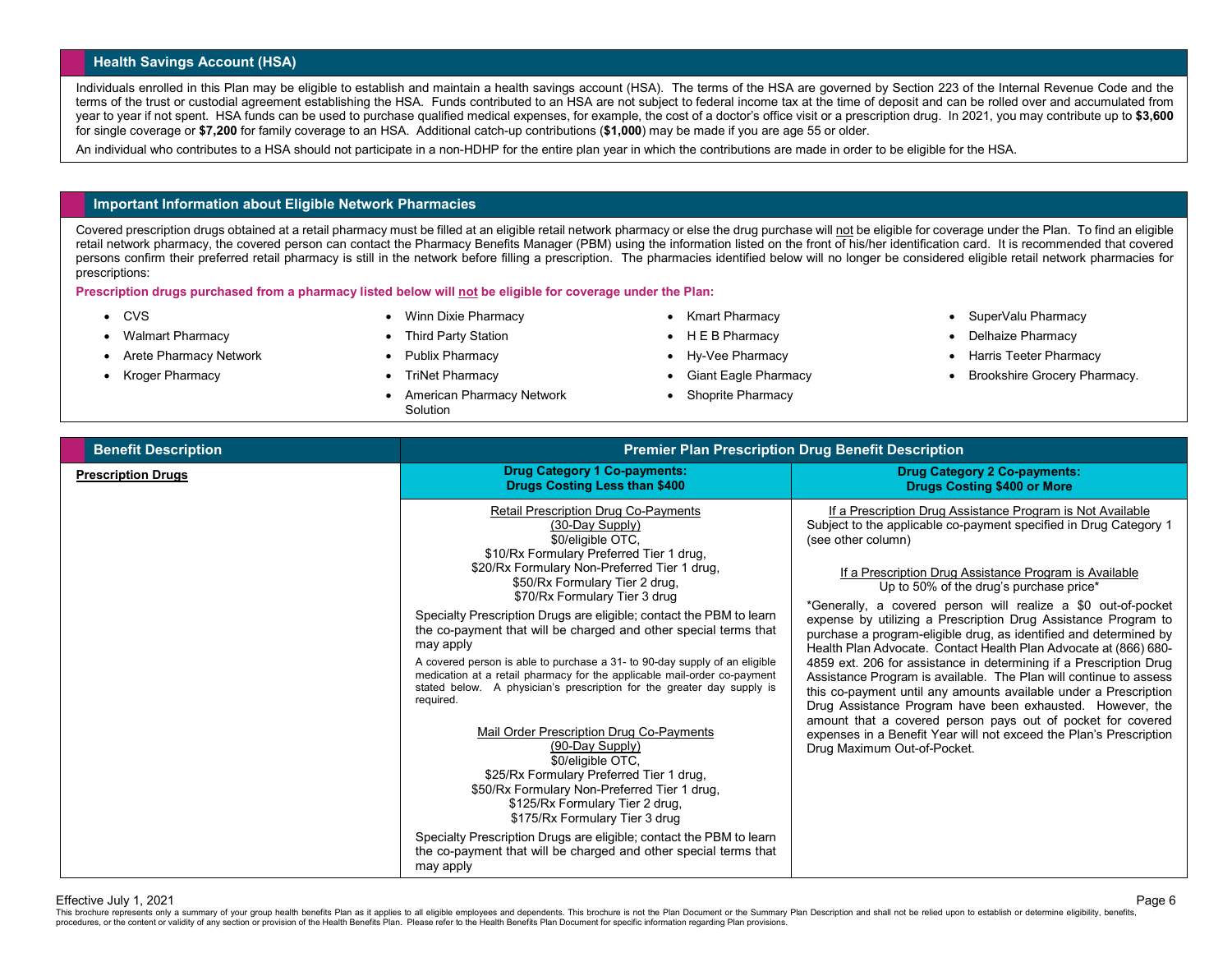| <b>Benefit Description</b>                          | <b>Premier Plan Prescription Drug Benefit Description</b> |
|-----------------------------------------------------|-----------------------------------------------------------|
| Prescription Drug Maximum Out-of-Pocket per Benefit | \$2,800/person*                                           |
| Year                                                | \$5,600/family*                                           |

\*The Prescription Drug Maximum Out-of-Pocket includes prescription drug co-payment amounts paid for eligible purchases made through the Prescription Drug Card Program, the Mail Service Program, or the Specialty Pharmacy Program. The Prescription Drug Maximum Out-of-Pocket does not include amounts attributed to the Total Maximum Out-of-Pocket for medical services, any optional additional amount that the covered person must pay over and above the co-payment, or the cost of any drug or service that is not covered under the Plan. An individual within a family has to meet only the per-person Prescription Drug Maximum Out-of-Pocket before prescription drug co-payments will no longer be charged for the remainder of the Benefit Year.

#### **Special Notes about Prescription Drug Coverage:**

1. The Plan's Pharmacy Benefits Manager (PBM) maintains lists of preferred and non-preferred generic and brand-name prescription drugs, and a drug's co-payment is determined by the drug's categorization in these lists. The term "Rx Formulary Tier 1" generally means a category of prescription drugs that includes most generic drugs and may include some low-cost brand-name drugs (this category of prescription drugs is further separated into a Preferred and Non-Preferred drug list based on the purchase price of the prescription). The term "Rx Formulary Tier 2" means a category of prescription drugs that includes preferred brand-name drugs and may include some high-cost generic drugs. The term "Rx Formulary Tier 3" means a category of prescription drugs that generally includes all non-preferred drugs. For additional information about the coverage status and Rx Formulary Tier category of a drug, as well as any quantity/age limits or prior authorization requirements that may apply, the covered person can contact the PBM using the information shown on the front of his/her identification card.

2. As used in this benefit, the term Prescription Drug Assistance Program includes, but is not limited to, the following: manufacturer co-payment assistance programs, non-profit foundation co-payment assistance grants, manufacturer free drug programs, disease-based healthcare grants, government-sponsored programs, and prescription savings clubs, including organizations such as Amazon, GoodRx, etc.

3. Generic drugs will be dispensed unless a generic equivalent is not available. If an available generic equivalent is refused, even if the prescribing physician has requested "Dispense as Written" (DAW), the covered person will be required to pay the brand co-payment **plus** the difference in price between the brand-name drug and its generic equivalent.

4. Certain over-the-counter drugs will be covered under the Plan and shall be subject to the co-payments shown above. A physician's prescription for these products is required.

5. Prescription drugs for the treatment of infertility are eligible for coverage under the Plan, subject to the co-payments stated above. However, the Plan will only cover one 60-day supply per covered person, lifetime.

6. In accordance with the requirements of Health Care Reform, the Plan provides coverage for certain preventive care medications, including, but not limited to, certain FDA-approved contraceptive agents and smoking cessation products with a prescription, as well as breast cancer medications that lower the risk of cancer or slow its development, without any cost-sharing provisions such as deductibles or co-payments. For more information about eligible preventive care medications, the covered person can contact the PBM using the information listed on the front of his/her identification card.

7. Prescription drugs that are not on the formulary drug list maintained by the PBM are not eligible for coverage under the Plan. If a covered person is using an excluded medication under the PBM's formulary list, he or she should speak to a physician to determine if there is an alternative therapy that provides the same therapeutic efficacy. Covered persons can contact the PBM using the phone number on the front of their identification cards additional information about the coverage status of a particular drug.

8. Certain immunizations administered at a pharmacy within the designated network, including any injection/administration fees charged by the pharmacy, will be covered by the Plan at 100% (no co-payment will be applied). The covered persons can contact the PBM for more information on how to find a pharmacy within the designated network that administers these immunizations.

9. Covered prescription drugs obtained at a retail pharmacy must be filled at an eligible retail network pharmacy or else the drug purchase will not be eligible for coverage under the Plan. For additional details, referenc important note about retail network pharmacies in this summary. The covered person can also contact the PBM using the information listed on the front of his/her identification card for assistance with finding an eligible r network pharmacy.

10. The Plan generally provides coverage for certain Specialty Prescription Drugs as specified in the Prescription Agreement between the employer and the PBM; however, special rules may apply in order for such drugs to be covered. Covered persons may be required to provide additional information, and failure to participate may result in the full cost of the drug being the covered person's responsibility (these costs will still apply toward Prescription Drug Maximum Out-of-Pocket). Covered persons prescribed a Specialty Prescription Drug should contact the PBM at the number on the identification card to learn about the special rules that may apply to the drug including the co-payment that will be charged or other special coverage terms that will apply. As used in this benefit, the term "Specialty Prescription Drug" means a prescription drug identified on the drug list maintaine PBM that includes drugs typically used to treat complex medical conditions. Specialty Prescription Drugs may be injectable medications, high-cost medications, or medications with special delivery and storage requirements (e.g., they may require refrigeration). Specialty Prescription Drug purchases will be limited to a 30-day supply, and prescriptions for such drugs must generally be filled through Lumicera Health Services specialty pharmac the drug will not be eligible for coverage under the Plan. Costs paid by drug manufacturer assistance programs, disease-specific society assistance programs, and public assistance programs will not apply toward the In-Netw Medical Total Maximum Out-of-Pocket or the Prescription Drug Maximum Out-of-Pocket.

11. The Plan requires that a covered person purchase self-injectable medications through the Prescription Drugs benefit. For more information about self-injectable medications, the covered person can contact the PBM using the information shown on the front of his/her identification card.

This brochure represents only a summary of your group health benefits Plan as it applies to all eligible employees and dependents. This brochure is not the Plan Document or the Summary Plan Description and shall not be rel procedures, or the content or validity of any section or provision of the Health Benefits Plan. Please refer to the Health Benefits Plan Document for specific information regarding Plan provisions.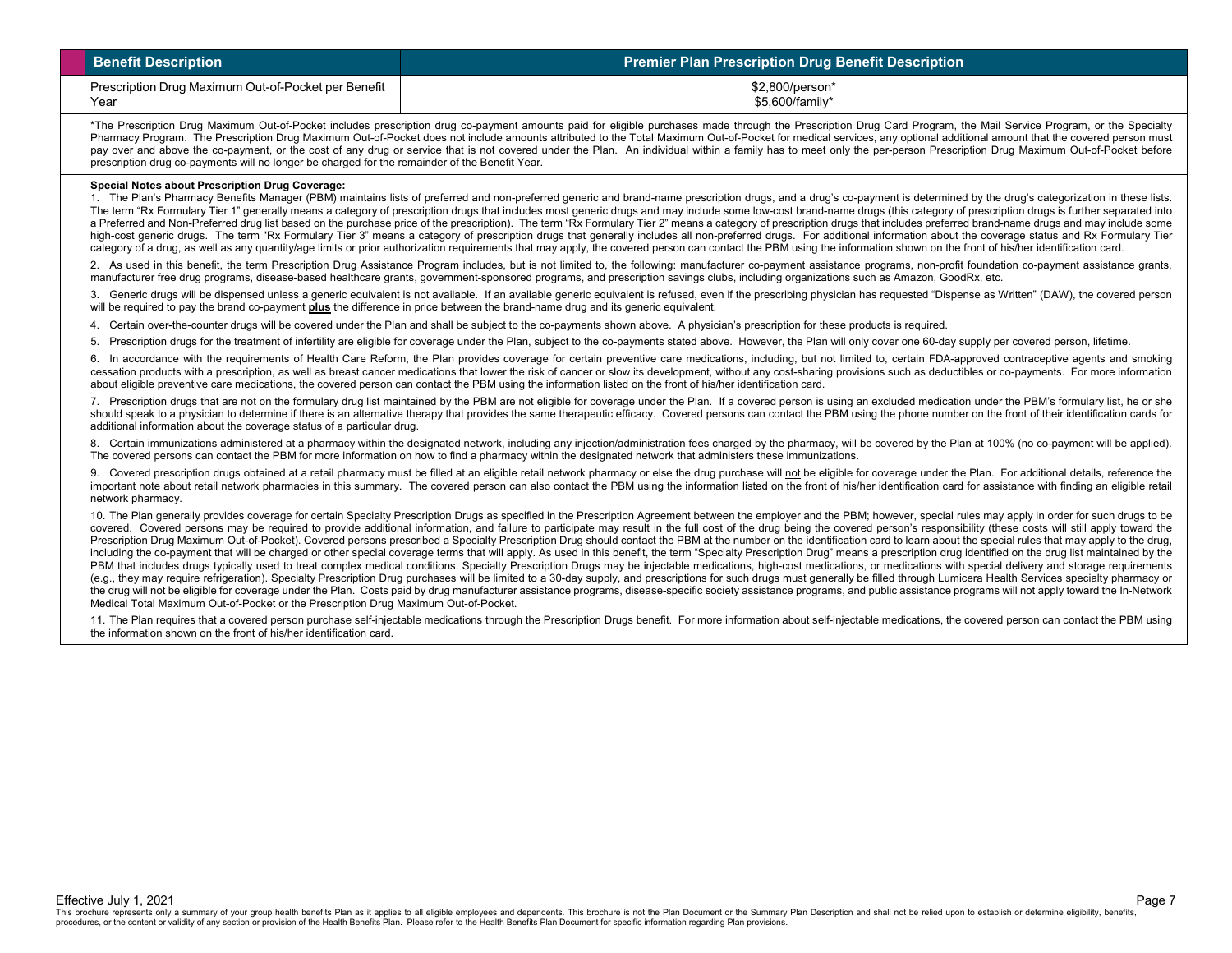| <b>Benefit Description</b>                                  |                                                                                                                                                                                                                                                                                                                                                                                                                                                                                                                                                                                                                                                                                                                                                                                                                                                                                                                                                                                                                                                                          | <b>Standard Plan Prescription Drug Benefit Description</b>                                                                                                                                                                                                                                                                                                                                                                                                                                                                                                                                                                                                                                                                                                                                                                                                                                                                                                                             |
|-------------------------------------------------------------|--------------------------------------------------------------------------------------------------------------------------------------------------------------------------------------------------------------------------------------------------------------------------------------------------------------------------------------------------------------------------------------------------------------------------------------------------------------------------------------------------------------------------------------------------------------------------------------------------------------------------------------------------------------------------------------------------------------------------------------------------------------------------------------------------------------------------------------------------------------------------------------------------------------------------------------------------------------------------------------------------------------------------------------------------------------------------|----------------------------------------------------------------------------------------------------------------------------------------------------------------------------------------------------------------------------------------------------------------------------------------------------------------------------------------------------------------------------------------------------------------------------------------------------------------------------------------------------------------------------------------------------------------------------------------------------------------------------------------------------------------------------------------------------------------------------------------------------------------------------------------------------------------------------------------------------------------------------------------------------------------------------------------------------------------------------------------|
| <b>Prescription Drugs</b>                                   | <b>Drug Category 1 Co-payments:</b><br><b>Drugs Costing Less than \$400</b>                                                                                                                                                                                                                                                                                                                                                                                                                                                                                                                                                                                                                                                                                                                                                                                                                                                                                                                                                                                              | <b>Drug Category 2 Co-payments:</b><br><b>Drugs Costing \$400 or More</b>                                                                                                                                                                                                                                                                                                                                                                                                                                                                                                                                                                                                                                                                                                                                                                                                                                                                                                              |
|                                                             | <b>Retail Prescription Drug Co-Payments</b><br>(30-Day Supply)<br>\$0/eligible OTC,<br>\$10/Rx Formulary Preferred Tier 1 drug,<br>\$20/Rx Formulary Non-Preferred Tier 1 drug,<br>\$60/Rx Formulary Tier 2 drug,<br>\$80/Rx Formulary Tier 3 drug<br>Specialty Prescription Drugs are eligible; contact the PBM to learn<br>the co-payment that will be charged and other special terms that<br>may apply<br>A covered person is able to purchase a 31- to 90-day supply of an eligible<br>medication at a retail pharmacy for the applicable mail-order co-payment<br>stated below. A physician's prescription for the greater day supply is<br>required.<br>Mail Order Prescription Drug Co-Payments<br>(90-Day Supply)<br>\$0/eligible OTC,<br>\$25/Rx Formulary Preferred Tier 1 drug,<br>\$50/Rx Formulary Non-Preferred Tier 1 drug,<br>\$150/Rx Formulary Tier 2 drug,<br>\$200/Rx Formulary Tier 3 drug<br>Specialty Prescription Drugs are eligible; contact the PBM to learn<br>the co-payment that will be charged and other special terms that<br>may apply | If a Prescription Drug Assistance Program is Not Available<br>Subject to the applicable co-payment specified in Drug Category 1<br>(see other column)<br>If a Prescription Drug Assistance Program is Available<br>Up to 50% of the drug's purchase price*<br>*Generally, a covered person will realize a \$0 out-of-pocket<br>expense by utilizing a Prescription Drug Assistance Program to<br>purchase a program-eligible drug, as identified and determined by<br>Health Plan Advocate. Contact Health Plan Advocate at (866) 680-<br>4859 ext. 206 for assistance in determining if a Prescription Drug<br>Assistance Program is available. The Plan will continue to assess<br>this co-payment until any amounts available under a Prescription<br>Drug Assistance Program have been exhausted. However, the<br>amount that a covered person pays out of pocket for covered<br>expenses in a Benefit Year will not exceed the Plan's Prescription<br>Drug Maximum Out-of-Pocket. |
| Prescription Drug Maximum Out-of-Pocket per Benefit<br>Year |                                                                                                                                                                                                                                                                                                                                                                                                                                                                                                                                                                                                                                                                                                                                                                                                                                                                                                                                                                                                                                                                          | \$1,800/person*<br>\$3,600/family*                                                                                                                                                                                                                                                                                                                                                                                                                                                                                                                                                                                                                                                                                                                                                                                                                                                                                                                                                     |

\*The Prescription Drug Maximum Out-of-Pocket includes prescription drug co-payment amounts paid for eligible purchases made through the Prescription Drug Card Program, the Mail Service Program, or the Specialty Pharmacy Program. The Prescription Drug Maximum Out-of-Pocket does not include amounts attributed to the Total Maximum Out-of-Pocket for medical services, any optional additional amount that the covered person must pay over and above the co-payment, or the cost of any drug or service that is not covered under the Plan. An individual within a family has to meet only the per-person Prescription Drug Maximum Out-of-Pocket before prescription drug co-payments will no longer be charged for the remainder of the Benefit Year.

### **Special Notes about Prescription Drug Coverage:**

1. The Plan's Pharmacy Benefits Manager (PBM) maintains lists of preferred and non-preferred generic and brand-name prescription drugs, and a drug's co-payment is determined by the drug's categorization in these lists. The term "Rx Formulary Tier 1" generally means a category of prescription drugs that includes most generic drugs and may include some low-cost brand-name drugs (this category of prescription drugs is further separated into a Preferred and Non-Preferred drug list based on the purchase price of the prescription). The term "Rx Formulary Tier 2" means a category of prescription drugs that includes preferred brand-name drugs and may include some high-cost generic drugs. The term "Rx Formulary Tier 3" means a category of prescription drugs that generally includes all non-preferred drugs. For additional information about the coverage status and Rx Formulary Tier category of a drug, as well as any quantity/age limits or prior authorization requirements that may apply, the covered person can contact the PBM using the information shown on the front of his/her identification card.

2. As used in this benefit, the term Prescription Drug Assistance Program includes, but is not limited to, the following: manufacturer co-payment assistance programs, non-profit foundation co-payment assistance grants, manufacturer free drug programs, disease-based healthcare grants, government-sponsored programs, and prescription savings clubs, including organizations such as Amazon, GoodRx, etc.

Generic drugs will be dispensed unless a generic equivalent is not available. If an available generic equivalent is refused, even if the prescribing physician has requested "Dispense as Written" (DAW), the covered person will be required to pay the brand co-payment **plus** the difference in price between the brand-name drug and its generic equivalent.

4. Certain over-the-counter drugs will be covered under the Plan and shall be subject to the co-payments shown above. A physician's prescription for these products is required.

5. Prescription drugs for the treatment of infertility are eligible for coverage under the Plan, subject to the co-payments stated above. However, the Plan will only cover one 60-day supply per covered person, lifetime.

6. In accordance with the requirements of Health Care Reform, the Plan provides coverage for certain preventive care medications, including, but not limited to, certain FDA-approved contraceptive agents and smoking cessation products with a prescription, as well as breast cancer medications that lower the risk of cancer or slow its development, without any cost-sharing provisions such as deductibles or co-payments. For more information about eligible preventive care medications, the covered person can contact the PBM using the information listed on the front of his/her identification card.

7. Prescription drugs that are not on the formulary drug list maintained by the PBM are not eligible for coverage under the Plan. If a covered person is using an excluded medication under the PBM's formulary list, he or she should speak to a physician to determine if there is an alternative therapy that provides the same therapeutic efficacy. Covered persons can contact the PBM using the phone number on the front of their identification cards additional information about the coverage status of a particular drug.

8. Certain immunizations administered at a pharmacy within the designated network, including any injection/administration fees charged by the pharmacy, will be covered by the Plan at 100% (no co-payment will be applied). The covered persons can contact the PBM for more information on how to find a pharmacy within the designated network that administers these immunizations.

### Effective July 1, 2021

This brochure represents only a summary of your group health benefits Plan as it applies to all eligible employees and dependents. This brochure is not the Plan Document or the Summary Plan Description and shall not be rel procedures, or the content or validity of any section or provision of the Health Benefits Plan. Please refer to the Health Benefits Plan Document for specific information regarding Plan provisions.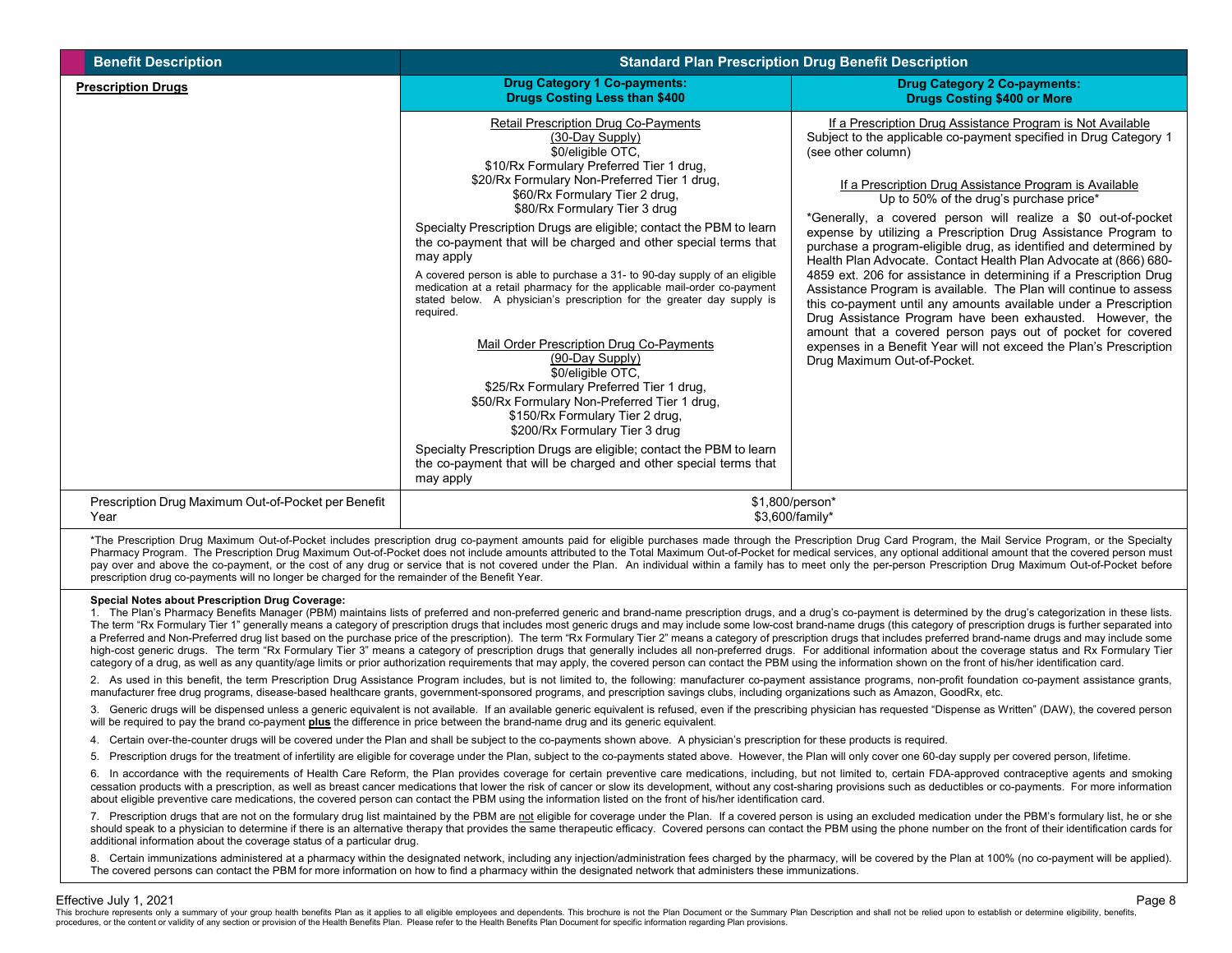# **Benefit Description Standard Plan Prescription Drug Benefit Description**

### **Special Notes about Prescription Drug Coverage:**

9. Covered prescription drugs obtained at a retail pharmacy must be filled at an eligible retail network pharmacy or else the drug purchase will not be eligible for coverage under the Plan. For additional details, referenc important note about retail network pharmacies in this summary. The covered person can also contact the PBM using the information listed on the front of his/her identification card for assistance with finding an eligible r network pharmacy.

10. The Plan generally provides coverage for certain Specialty Prescription Drugs as specified in the Prescription Agreement between the employer and the PBM; however, special rules may apply in order for such drugs to be covered. Covered persons may be required to provide additional information, and failure to participate may result in the full cost of the drug being the covered person's responsibility (these costs will still apply toward Prescription Drug Maximum Out-of-Pocket). Covered persons prescribed a Specialty Prescription Drug should contact the PBM at the number on the identification card to learn about the special rules that may apply to the drug including the co-payment that will be charged or other special coverage terms that will apply. As used in this benefit, the term "Specialty Prescription Drug" means a prescription drug identified on the drug list maintaine PBM that includes drugs typically used to treat complex medical conditions. Specialty Prescription Drugs may be injectable medications, high-cost medications, or medications with special delivery and storage requirements (e.g., they may require refrigeration). Specialty Prescription Drug purchases will be limited to a 30-day supply, and prescriptions for such drugs must generally be filled through Lumicera Health Services specialty pharmac the drug will not be eligible for coverage under the Plan. Costs paid by drug manufacturer assistance programs, disease-specific society assistance programs, and public assistance programs will not apply toward the In-Netw Medical Total Maximum Out-of-Pocket or the Prescription Drug Maximum Out-of-Pocket.

11. The Plan requires that a covered person purchase self-injectable medications through the Prescription Drugs benefit. For more information about self-injectable medications, the covered person can contact the PBM using the information shown on the front of his/her identification card.

| <b>Benefit Description</b>                                                              | High Deductible Health Plan Prescription Drug Benefit                                                                                                                                                                                                                                                                                                                                                                                                                                                                                                                                                                                                                                                                                                                                                                                                                      |                                                                                                                                                                                                                                                                                                                                                                                                                                                                                                                                                                                                                                                                                                                         |  |
|-----------------------------------------------------------------------------------------|----------------------------------------------------------------------------------------------------------------------------------------------------------------------------------------------------------------------------------------------------------------------------------------------------------------------------------------------------------------------------------------------------------------------------------------------------------------------------------------------------------------------------------------------------------------------------------------------------------------------------------------------------------------------------------------------------------------------------------------------------------------------------------------------------------------------------------------------------------------------------|-------------------------------------------------------------------------------------------------------------------------------------------------------------------------------------------------------------------------------------------------------------------------------------------------------------------------------------------------------------------------------------------------------------------------------------------------------------------------------------------------------------------------------------------------------------------------------------------------------------------------------------------------------------------------------------------------------------------------|--|
| <b>Prescription Drugs</b>                                                               |                                                                                                                                                                                                                                                                                                                                                                                                                                                                                                                                                                                                                                                                                                                                                                                                                                                                            |                                                                                                                                                                                                                                                                                                                                                                                                                                                                                                                                                                                                                                                                                                                         |  |
| Covered Preventive Drugs Purchased Before the In-<br>Network Deductible is Satisfied    | The applicable co-payments and day-supply limits described below apply to each purchase (no deductible applies). The co-payment<br>charged will depend on the type of medication, the drug's classification by the PBM, and the dosage.                                                                                                                                                                                                                                                                                                                                                                                                                                                                                                                                                                                                                                    |                                                                                                                                                                                                                                                                                                                                                                                                                                                                                                                                                                                                                                                                                                                         |  |
|                                                                                         | A drug is deemed "preventive" when it is taken by an individual who has developed risk factors for the disease that has not yet become clinically apparent, or<br>to prevent the recurrence of a disease after the individual's recovery. The Pharmacy Benefits Manager (PBM) has developed and maintains a standard list of<br>preventive drugs. If a Participant takes a preventive prescription drug that the PBM does not categorize as preventive, he or she should submit a written<br>override request to the Plan Administrator. The Plan Administrator, by its authorized agent, will review the override request to determine if the U.S. Food and<br>Drug Administration (FDA) has approved the drug to be prescribed for preventive purposes; if it has, the prescription/refill may be covered as a preventive<br>prescription drug for purposes of the Plan. |                                                                                                                                                                                                                                                                                                                                                                                                                                                                                                                                                                                                                                                                                                                         |  |
| Covered Non-Preventive Drugs Purchased Before the<br>In-Network Deductible is Satisfied | The covered person must pay the full cost of the prescription at the time of purchase. The amount paid to purchase an eligible prescription<br>drug will apply toward the in-network deductible. If an eligible prescription drug is purchased at a pharmacy within the appropriate network,<br>through the Mail Service Program, or from the Lumicera Health Services specialty pharmacy, the covered person may receive a discount<br>toward the purchase price of the drug. The availability and amount of the discount will depend on the type of medication, the drug's<br>classification by the PBM, and the dosage.                                                                                                                                                                                                                                                 |                                                                                                                                                                                                                                                                                                                                                                                                                                                                                                                                                                                                                                                                                                                         |  |
| Eligible Drugs Purchased After the In-Network<br>Deductible is Satisfied                | <b>Drug Category 1 Co-payments:</b><br><b>Drugs Costing Less than \$400</b>                                                                                                                                                                                                                                                                                                                                                                                                                                                                                                                                                                                                                                                                                                                                                                                                | <b>Drug Category 2 Co-payments:</b><br><b>Drugs Costing \$400 or More</b>                                                                                                                                                                                                                                                                                                                                                                                                                                                                                                                                                                                                                                               |  |
| Retail (90-Day Supply),                                                                 | 20% of the purchase price/Formulary prescription drug                                                                                                                                                                                                                                                                                                                                                                                                                                                                                                                                                                                                                                                                                                                                                                                                                      | If a Prescription Drug Assistance Program is Not Available                                                                                                                                                                                                                                                                                                                                                                                                                                                                                                                                                                                                                                                              |  |
| Mail (90-Day Supply),                                                                   | Specialty Prescription Drugs are eligible; contact the PBM to learn the                                                                                                                                                                                                                                                                                                                                                                                                                                                                                                                                                                                                                                                                                                                                                                                                    | Subject to the applicable co-payment specified in Drug Category 1<br>(see other column)                                                                                                                                                                                                                                                                                                                                                                                                                                                                                                                                                                                                                                 |  |
| Specialty Pharmacy (30-Day Supply)                                                      | co-payment that will be charged and other special terms that may<br>apply                                                                                                                                                                                                                                                                                                                                                                                                                                                                                                                                                                                                                                                                                                                                                                                                  | If a Prescription Drug Assistance Program is Available<br>Up to 50% of the drug's purchase price*                                                                                                                                                                                                                                                                                                                                                                                                                                                                                                                                                                                                                       |  |
|                                                                                         |                                                                                                                                                                                                                                                                                                                                                                                                                                                                                                                                                                                                                                                                                                                                                                                                                                                                            | *Generally, a covered person will realize a \$0 out-of-pocket<br>expense by utilizing a Prescription Drug Assistance Program to<br>purchase a program-eligible drug, as identified and determined by<br>Health Plan Advocate. Contact Health Plan Advocate at (866)<br>680-4859 ext. 206 for assistance in determining if a Prescription<br>Drug Assistance Program is available. The Plan will continue to<br>assess this co-payment until any amounts available under a<br>Prescription Drug Assistance Program have been exhausted.<br>However, the amount that a covered person pays out of pocket for<br>covered expenses in a Benefit Year will not exceed the Plan's In-<br>Network Total Maximum Out-of-Pocket. |  |

Effective July 1, 2021

This brochure represents only a summary of your group health benefits Plan as it applies to all eligible employees and dependents. This brochure is not the Plan Document or the Summary Plan Description and shall not be rel procedures, or the content or validity of any section or provision of the Health Benefits Plan. Please refer to the Health Benefits Plan Document for specific information regarding Plan provisions.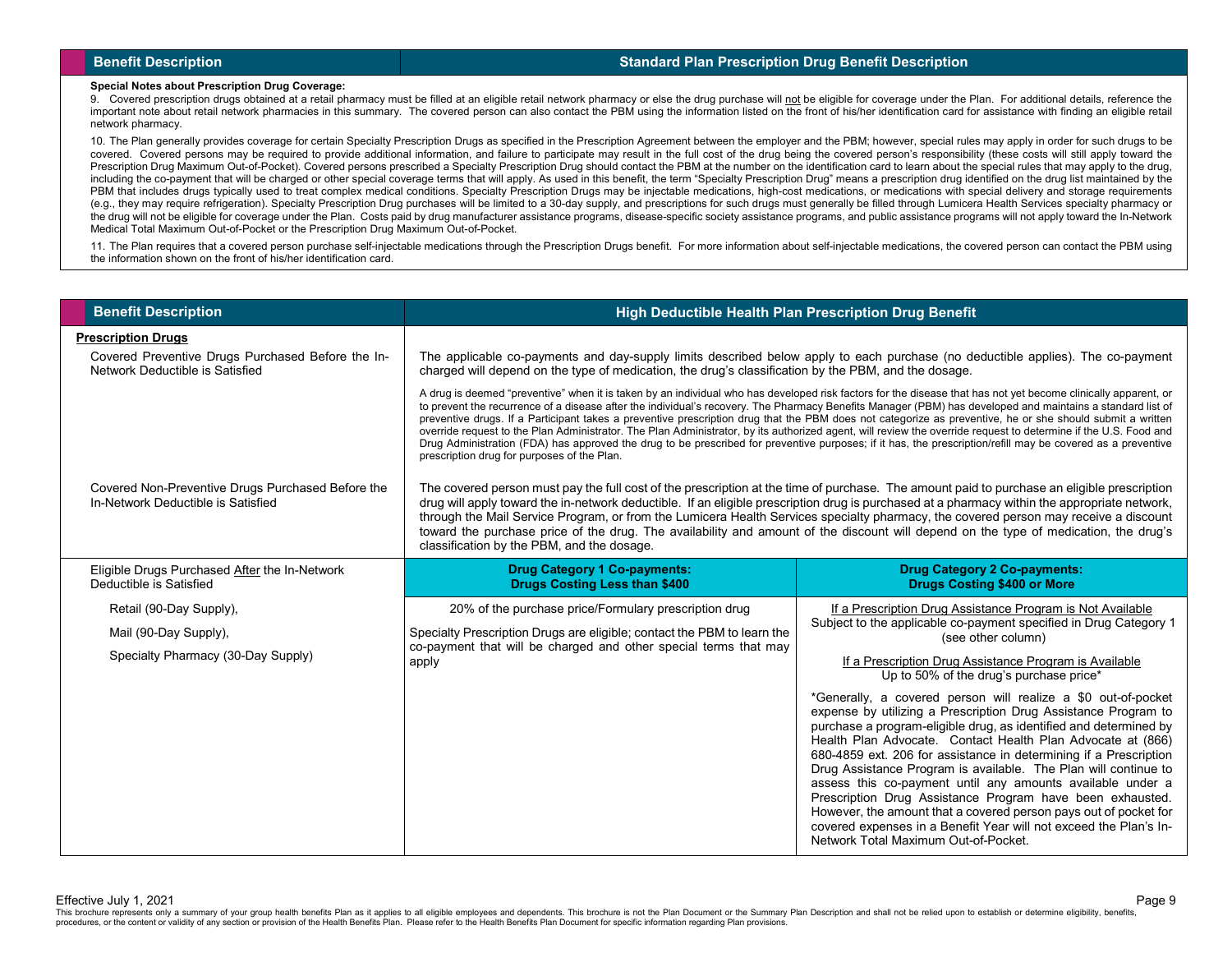| <b>Benefit Description</b>                                                                                                                                                                                                                                                                                                                                                                                                                                                                                                                                                                                                                                                                                                                                                                                                                                                                                                                                                                                                                                                                                                                                                                                                                                                                                                                                                                                                                                                                                                                                                                                                                                             | High Deductible Health Plan Prescription Drug Benefit                                                                                                                                                                                                                                                                                                                 |  |  |  |
|------------------------------------------------------------------------------------------------------------------------------------------------------------------------------------------------------------------------------------------------------------------------------------------------------------------------------------------------------------------------------------------------------------------------------------------------------------------------------------------------------------------------------------------------------------------------------------------------------------------------------------------------------------------------------------------------------------------------------------------------------------------------------------------------------------------------------------------------------------------------------------------------------------------------------------------------------------------------------------------------------------------------------------------------------------------------------------------------------------------------------------------------------------------------------------------------------------------------------------------------------------------------------------------------------------------------------------------------------------------------------------------------------------------------------------------------------------------------------------------------------------------------------------------------------------------------------------------------------------------------------------------------------------------------|-----------------------------------------------------------------------------------------------------------------------------------------------------------------------------------------------------------------------------------------------------------------------------------------------------------------------------------------------------------------------|--|--|--|
| Prescription Drugs, cont.                                                                                                                                                                                                                                                                                                                                                                                                                                                                                                                                                                                                                                                                                                                                                                                                                                                                                                                                                                                                                                                                                                                                                                                                                                                                                                                                                                                                                                                                                                                                                                                                                                              |                                                                                                                                                                                                                                                                                                                                                                       |  |  |  |
| Drugs Purchased After the In-Network Total<br>Maximum Out-of-Pocket is Satisfied                                                                                                                                                                                                                                                                                                                                                                                                                                                                                                                                                                                                                                                                                                                                                                                                                                                                                                                                                                                                                                                                                                                                                                                                                                                                                                                                                                                                                                                                                                                                                                                       | Plan pays 100% of the drug's purchase price; no co-payment applies                                                                                                                                                                                                                                                                                                    |  |  |  |
| <b>Special Notes about Prescription Drug Coverage:</b><br>1. As used in this benefit, the term Prescription Drug Assistance Program includes, but is not limited to, the following: manufacturer co-payment assistance programs, non-profit foundation co-payment assistance grants,<br>manufacturer free drug programs, disease-based healthcare grants, government-sponsored programs, and prescription savings clubs, including organizations such as Amazon, GoodRx, etc.                                                                                                                                                                                                                                                                                                                                                                                                                                                                                                                                                                                                                                                                                                                                                                                                                                                                                                                                                                                                                                                                                                                                                                                          |                                                                                                                                                                                                                                                                                                                                                                       |  |  |  |
| will be required to pay the brand co-payment plus the difference in price between the brand-name drug and its generic equivalent.                                                                                                                                                                                                                                                                                                                                                                                                                                                                                                                                                                                                                                                                                                                                                                                                                                                                                                                                                                                                                                                                                                                                                                                                                                                                                                                                                                                                                                                                                                                                      | 2. Generic drugs will be dispensed unless a generic equivalent is not available. If an available generic equivalent is refused, even if the prescribing physician has requested "Dispense as Written" (DAW), the covered perso                                                                                                                                        |  |  |  |
|                                                                                                                                                                                                                                                                                                                                                                                                                                                                                                                                                                                                                                                                                                                                                                                                                                                                                                                                                                                                                                                                                                                                                                                                                                                                                                                                                                                                                                                                                                                                                                                                                                                                        | 3. Certain over-the-counter drugs will be covered under the Plan and shall be subject to the co-payments shown above after the in-network medical deductible has been met. After the in-network medical Total Maximum Out-<br>of-Pocket is met, no co-payment shall apply for the rest of the Benefit Year. A physician's prescription for these products is required |  |  |  |
| supply per covered person, lifetime.                                                                                                                                                                                                                                                                                                                                                                                                                                                                                                                                                                                                                                                                                                                                                                                                                                                                                                                                                                                                                                                                                                                                                                                                                                                                                                                                                                                                                                                                                                                                                                                                                                   | 4. Prescription drugs for the treatment of infertility are eligible for coverage under the Plan, subject to the co-payments stated above after the in-network deductible has been met. However, the Plan will only cover one 6                                                                                                                                        |  |  |  |
| 5. In accordance with the requirements of Health Care Reform, the Plan provides coverage for certain preventive care medications, including, but not limited to, certain FDA-approved contraceptive agents and smoking<br>cessation products with a prescription, as well as breast cancer medications that lower the risk of cancer or slow its development, without any cost-sharing provisions such as deductibles or co-payments. For more informati<br>about eligible preventive care medications, the covered person can contact the Pharmacy Benefits Manager (PBM) using the information listed on the front of his/her identification card.                                                                                                                                                                                                                                                                                                                                                                                                                                                                                                                                                                                                                                                                                                                                                                                                                                                                                                                                                                                                                   |                                                                                                                                                                                                                                                                                                                                                                       |  |  |  |
| 6. Prescription drugs that are not on the formulary drug list maintained by the PBM are not eligible for coverage under the Plan. If a covered person is using an excluded medication under the PBM's formulary list, he or sh<br>should speak to a physician to determine if there is an alternative therapy that provides the same therapeutic efficacy. Covered persons can contact the PBM using the phone number on the front of their identification cards<br>additional information about the coverage status of a particular drug.                                                                                                                                                                                                                                                                                                                                                                                                                                                                                                                                                                                                                                                                                                                                                                                                                                                                                                                                                                                                                                                                                                                             |                                                                                                                                                                                                                                                                                                                                                                       |  |  |  |
| 7. Certain immunizations administered at a pharmacy within the designated network, including any injection/administration fees charged by the pharmacy, will be covered by the Plan at 100% (no co-payment or deductible will<br>be applied). The covered persons can contact the PBM for more information on how to find a pharmacy within the designated network that administers these immunizations.                                                                                                                                                                                                                                                                                                                                                                                                                                                                                                                                                                                                                                                                                                                                                                                                                                                                                                                                                                                                                                                                                                                                                                                                                                                               |                                                                                                                                                                                                                                                                                                                                                                       |  |  |  |
| 8. Covered prescription drugs obtained at a retail pharmacy must be filled at an eligible retail network pharmacy or else the drug purchase will not be eligible for coverage under the Plan. For additional details, referenc<br>important note about retail network pharmacies in this summary. The covered person can also contact the PBM using the information listed on the front of his/her identification card for assistance with finding an eligible r<br>network pharmacy.                                                                                                                                                                                                                                                                                                                                                                                                                                                                                                                                                                                                                                                                                                                                                                                                                                                                                                                                                                                                                                                                                                                                                                                  |                                                                                                                                                                                                                                                                                                                                                                       |  |  |  |
| 9 The Plan generally provides coverage for certain Specialty Prescription Drugs as specified in the Prescription Agreement between the employer and the PBM; however, special rules may apply in order for such drugs to be<br>covered. Covered persons may be required to provide additional information, and failure to participate may result in the full cost of the drug being the covered person's responsibility (these costs will still apply toward<br>Network Total Maximum Out-of-Pocket). Covered persons prescribed a Specialty Prescription Drug should contact the PBM listed on the front of his/her identification card to learn about the special rules that may apply to th<br>drug, including the co-payment that will be charged or other special coverage terms that will apply. As used in this benefit, the term "Specialty Prescription Drug" means a prescription drug identified on the drug list mai<br>by the PBM that includes drugs typically used to treat complex medical conditions. Specialty Prescription Drugs may be injectable medications, high-cost medications, or medications with special delivery and storage require<br>(e.g., they may require refrigeration). Specialty Prescription Drug purchases will be limited to a 30-day supply, and prescriptions for such drugs must generally be filled through Lumicera Health Services specialty pharmac<br>the drug will not be eligible for coverage under the Plan. Costs paid by drug manufacturer assistance programs, disease-specific society assistance programs, and public assistance programs will not apply toward the In-Netw<br>Total Maximum Out-of-Pocket. |                                                                                                                                                                                                                                                                                                                                                                       |  |  |  |
| the information shown on the front of his/her identification card.                                                                                                                                                                                                                                                                                                                                                                                                                                                                                                                                                                                                                                                                                                                                                                                                                                                                                                                                                                                                                                                                                                                                                                                                                                                                                                                                                                                                                                                                                                                                                                                                     | 10. The Plan requires that a covered person purchase self-injectable medications through the Prescription Drugs benefit. For more information about self-injectable medications, the covered person can contact the PBM using                                                                                                                                         |  |  |  |

# **Coverage for dental and vision benefits comes as a combined package. Covered persons cannot elect coverage for one benefit type without the other.**

| <b>Benefit Description</b>                                                                                                                                                                                                     | <b>Dental Plan</b>                          |  |  |
|--------------------------------------------------------------------------------------------------------------------------------------------------------------------------------------------------------------------------------|---------------------------------------------|--|--|
|                                                                                                                                                                                                                                | Limits (In-Network and Out-of-Network)      |  |  |
| <b>Benefit Year</b>                                                                                                                                                                                                            | July 1 through June 30                      |  |  |
| Deductible per Benefit Year                                                                                                                                                                                                    | \$25/person<br>\$75/family                  |  |  |
| Special Note about the Dental Deductible: An individual within a family has to meet only the per-person deductible specified above before the Plan will begin paying benefits for Type II, Type III, & Type IV dental services |                                             |  |  |
| <b>Benefit Percentage</b><br>Type I - Preventive Dental Services                                                                                                                                                               | 100%; deductible waived<br>(0% coinsurance) |  |  |
| Type II - Minor Restorative Dental Services                                                                                                                                                                                    | 75% after deductible<br>(25% coinsurance)   |  |  |
| Type III - Major Restorative Dental Services                                                                                                                                                                                   | 75% after deductible<br>(25% coinsurance)   |  |  |
| Type IV - Orthodontic Services (for dependent children under age 24 only)                                                                                                                                                      | 50% after deductible<br>(50% coinsurance)   |  |  |

Effective July 1, 2021<br>This brochure represents only a summary of your group health benefits Plan as it applies to all eligible employees and dependents. This brochure is not the Plan Document or the Summary Plan Descripti